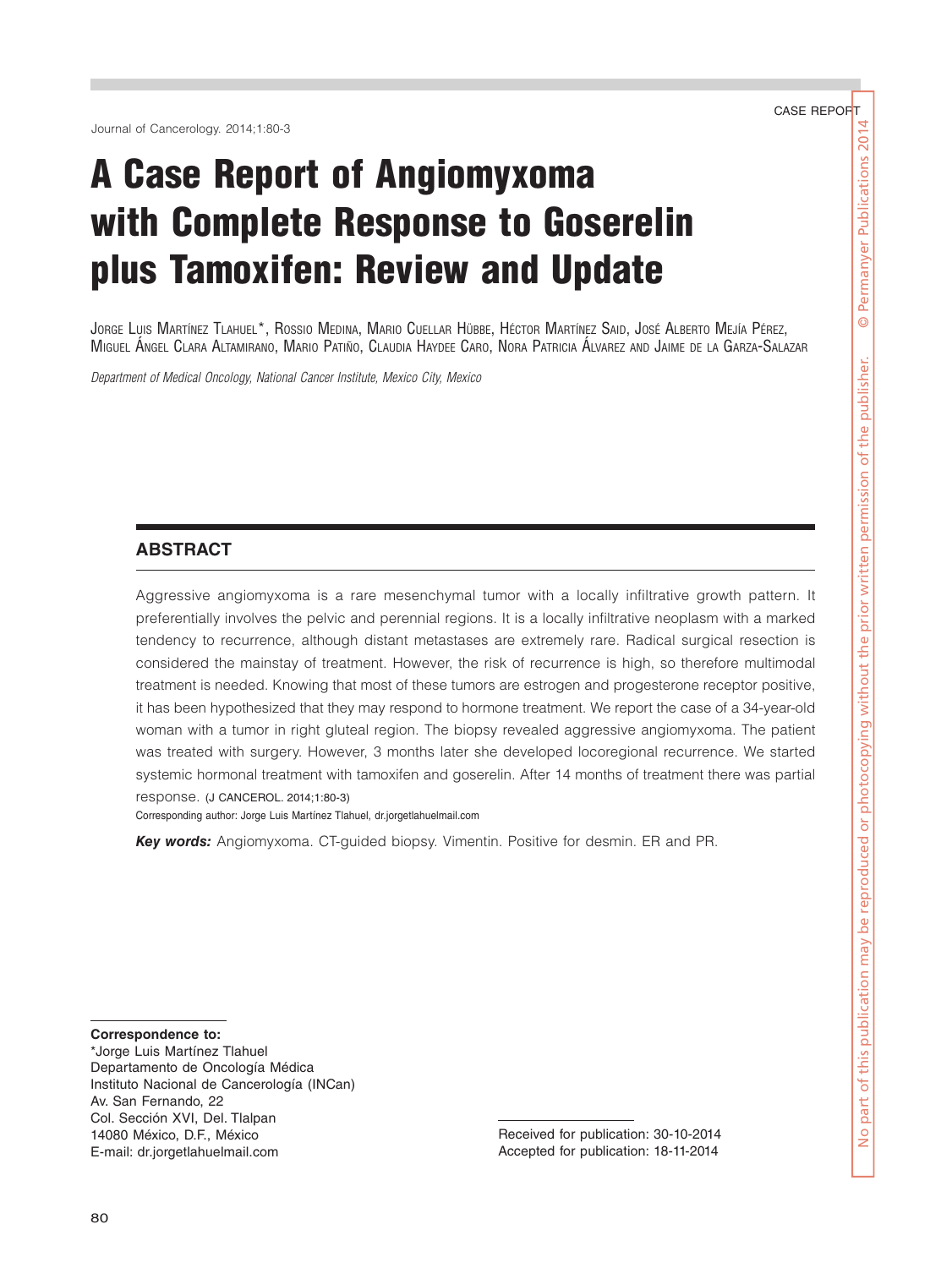

**Figure 1. 1A.** CT scan showing intra- and extra-pelvic mass. **1B.** CT scan showing locoregional recurrence.

# **INTRODUCTION**

Aggressive angiomyxoma is a rare mesenchymal tumor with a locally infiltrative growth pattern. It preferentially involves the pelvic and perineal regions. The low-grade form is more frequent in women than in men by a ratio of 6:1 and most commonly occurs in women of reproductive age<sup>1,2</sup>.

Radical surgical resection is considered the mainstay of treatment. However, the risk of recurrence is high, so therefore multimodal treatment consisting of radiotherapy, hormone therapy and angiography was offered, although there is little experience in this regard<sup> $1,2$ </sup>. We report the case of a 34-year-old woman with a 20  $\times$  15 cm tumor in right gluteal region evolving since two years and occasional pain controlled with nonsteroidal analgesics. A computerized tomography (CT)-guided biopsy revealed: aggressive angiomyosarcoma, positive for vimentin and desmin, negative for CD34, positive for estrogen receptor (ER) and progesterone receptor (PR). In November 2012 extensive surgery was performed and three months later locoregional recurrence was observed, so in 2013 systemic hormonal treatment with tamoxifen and goserelin administered orally was decided on. After 14 months of treatment there was partial response.

# **CASE REPORT**

A 34-year-old woman whose symptoms began with the appearance of an insidiously growing tumor in the right gluteal region evolving since two years and associated with occasional pain controlled with nonsteroidal analgesics.

Her physical examination upon admission revealed a 20  $\times$  15 cm ovoid tumor in the right gluteal region, with well-defined edges, soft consistency, extending to the perineum and right labia majora. The CT scan showed a large intra- and extrapelvic mass occupying the pelvic cavity, right presacral space, and gluteal region, with extrinsic compression of the rectum, bladder, and uterus (Fig. 1 A). Routine blood count, blood chemistry, and liver function tests were normal.

We decided to perform a CT-guided biopsy, which revealed: aggressive angiomyosarcoma, positive for vimentin and desmin, negative for CD34, positive for ER and PR. With these data, the patient underwent an extensive lumpectomy in November 2012. The surgical findings were: myxoid tumor with a rubbery consistency and cystic areas, extending from the vulva to cover most of the right buttock and extending into the pelvic cavity, of approximately  $35 \times 20 \times 15$  cm. The histopathological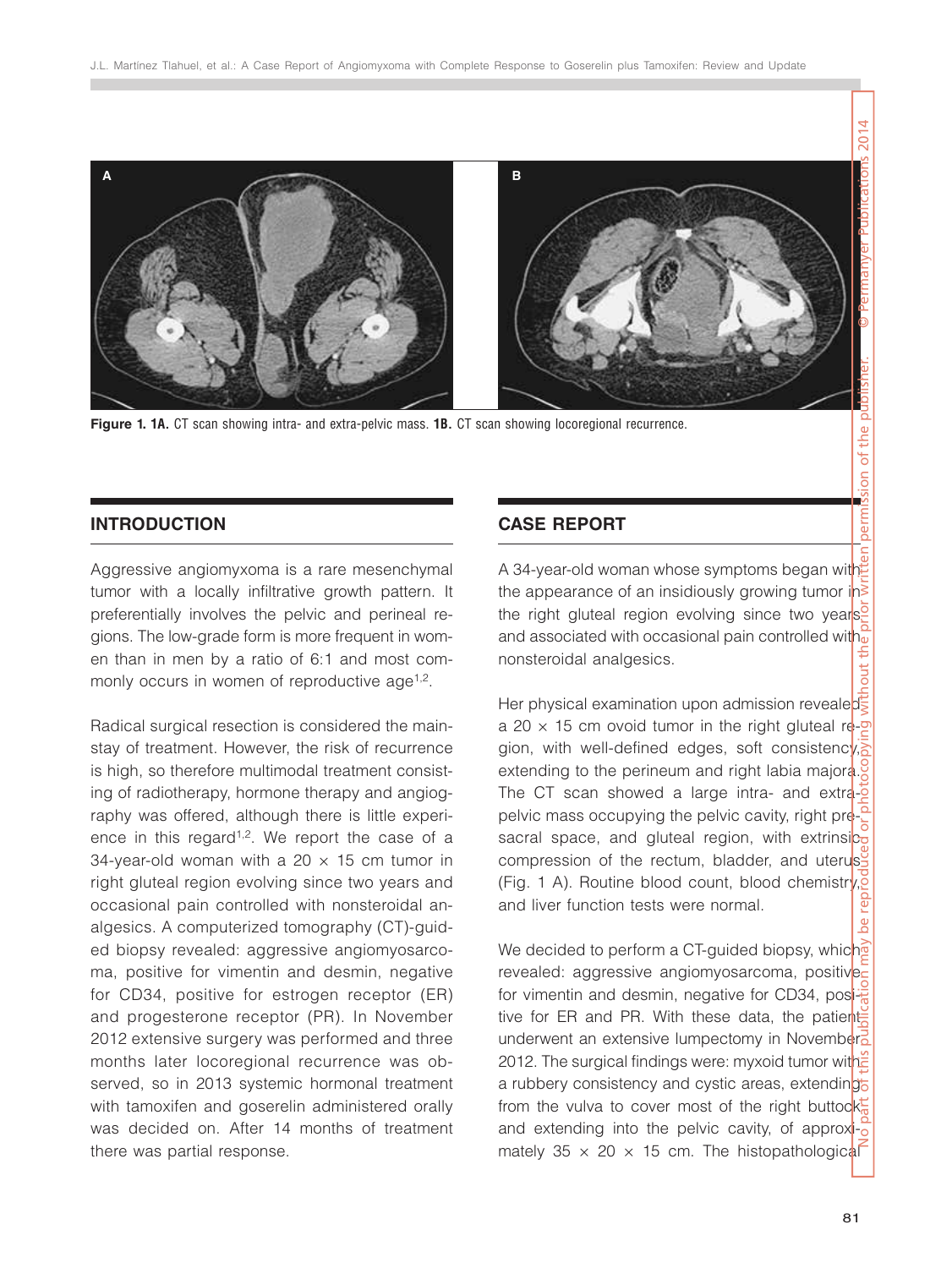

**Figure 2. 2A.** CT scan showing neoformation. **2B.** MRI showing complete response.

study showed: aggressive angioma with a 15 cm maximum diameter, with tumor pushing surgical boundaries.

In the postoperative period she developed a fistula between the rectum and the gluteus, so transverse loop colostomy was performed. Three months after surgery she had locoregional recurrence with a tumor measuring  $80 \times 60$  mm (Fig. 1 B), so she was sent to medical oncology for systemic therapy treatment in February 2013. Treatment was initiated with goserelin 10.8 mg monthly and tamoxifen 20 mg orally daily.

After nine months of treatment, the CT scan showed a neoformation measuring  $25 \times 22 \times 27$  cm (Fig. 2 A). With this information, we concluded partial response had been achieved, so the abovementioned treatment was continued. To date she has been in treatment for 14 months with goserelin and tamoxifen, with clinical data showing no tumor activity and control magnetic resonance imaging (MRI) showing complete response (Fig. 2 B).

# **PATHOLOGICAL FINDINGS**

Pathological analysis of the tissue resected from the right buttock consisted of a multinodular mass with soft consistency, irregular borders, formed by tissue that had a striated muscle appearance and areas with a café-au-lait myxoid appearance; its longest axial diameters measured  $10.5 \times 8.5$  $\times$  3.5 cm. The cut surface of this tumor is caféau-lait, with a myxoid appearance and can be seen infiltrating the striated muscle tissue. Macroscopically, the tumor tissue is at the resection borders.

Histologically, the tumor showed mesenchymal features with lax areas, the cells were fusiform with focal areas of polygonal cells, with scarce cytoplasm, basophilic nuclei; the vascular capillary network with slightly thickened walls has the classic features of aggressive angiomyxoma.

Immunohistochemically, the tumor was positive for desmin, vimentin, and hormone receptor-positive for estrogen and progesterone.

## **DISCUSSION**

Aggressive angiomyxoma is a mesenchymal neoplasm described by Rosai and Steeper in 1983. It affects the deep soft tissues of the vulvovaginal region, perineum, and pelvis of women of reproductive age3. It is a locally infiltrative neoplasm with a marked tendency for recurrence, although distant metastases are extremely rare3.